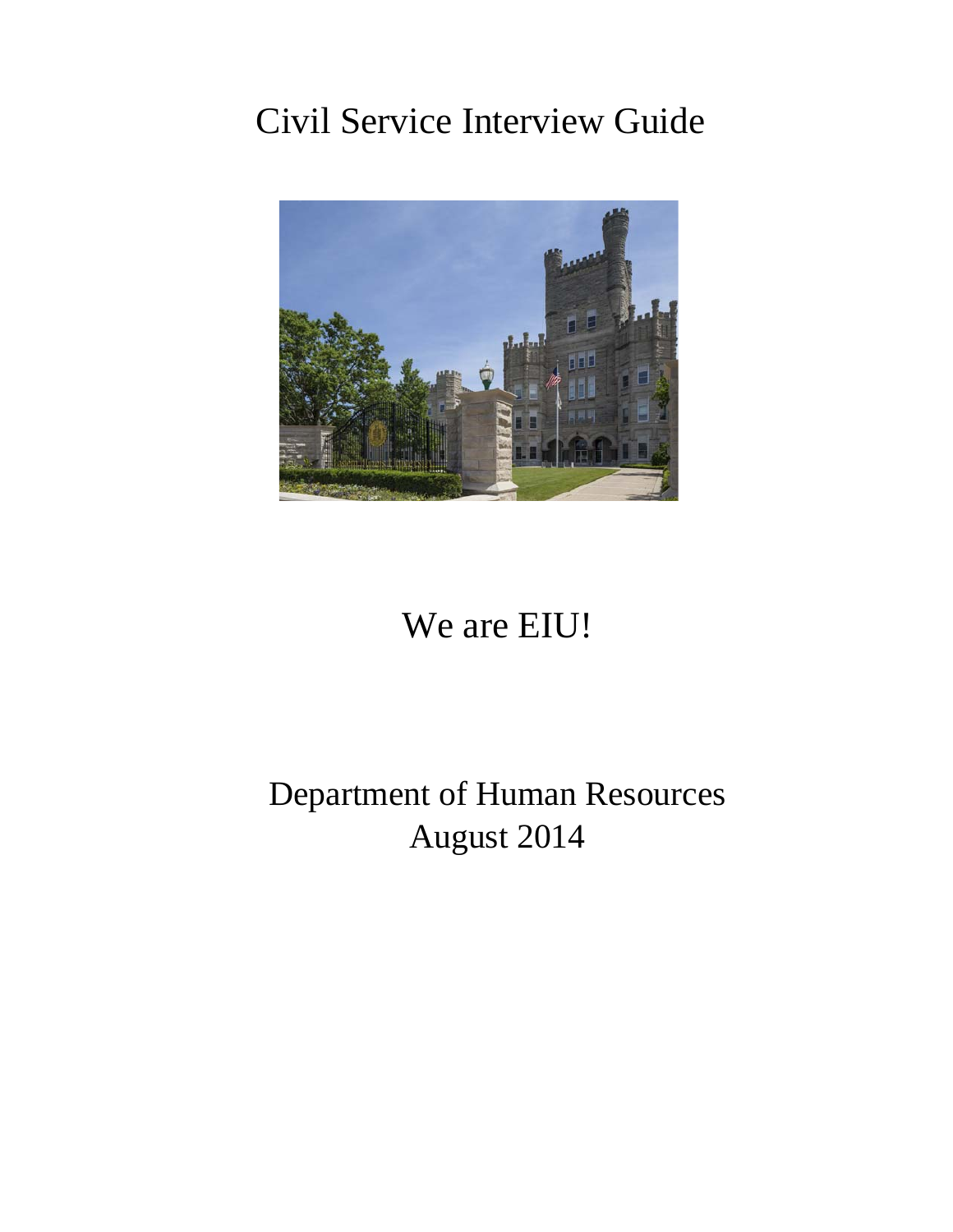

# **INTRODUCTION**

 America draws its strength and vitality from the diversity of its people. Eastern Illinois University is enriched by building a campus that celebrates and draws upon the talents of all its students, faculty, and staff.

 Eastern Illinois University provides equality of opportunity in education and employment for all students and employees. Discrimination based upon race, color, sex, religion, age, national origin, ancestry, marital status, disability, veteran status, sexual orientation, gender identity, or any other basis of discrimination precluded by federal and state statutes, is strictly prohibited.

 Moreover, as prescribed by federal guidelines, the University is committed to a program of affirmative action to alter patterns of employment which indicate under-representation of members of minority groups and women. The University further pledges itself to a program of affirmative action as prescribed by statute to employ, and advance in employment, qualified disabled individuals, Vietnam-era veterans, and special disabled veterans.

This interview guide has been prepared as a tool for hiring officials who interview and hire for Civil Service positions.

Eastern Illinois University Human Resources 217-581-3415 http://www.eiu.edu/~humanres/

# **INTERVIEWING**

The objective of an interview is to obtain information to evaluate an applicant's qualifications. There are three main steps to the interview process:

- 1. Planning
- 2. Conducting the Interview
- 3. Follow Up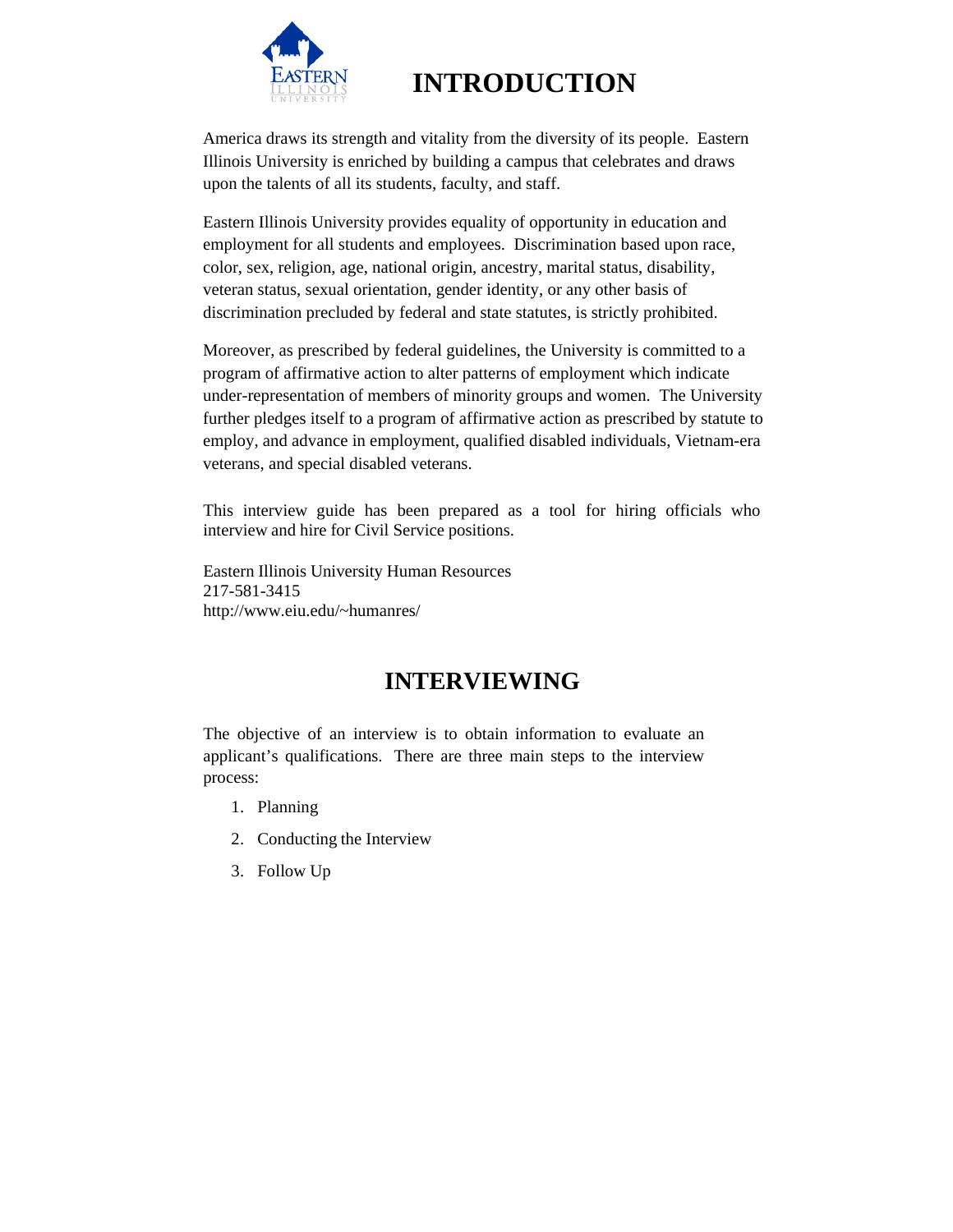# **PLANNING**

Planning provides structure, consistency, effective time management, and avoids biases. Planning involves assembling a team, knowing the job responsibilities, studying, and preparing your interview questions. It is also important to know what types applicants you may be interviewing.

#### **1. Assemble a Team**

- Have more than one person involved
- Same people should participate in all interviews
- If team member has any type of relationship with an applicant, they must be dismissed from team
- If applicant is related to someone in the department: -Email Human Resources contact person with information about relationship -Refer to IGP 11, Conflicts of Interest in Supervisory Relationships

#### 2. **Know Job Responsibilities**

- What skills and personal traits are required?
- What qualities would disqualify an applicant?
- What are the working conditions and physical demands?
- Are there promotional possibilities?

#### 3. **Study**

- Human Resources will provide a copy of each candidate's application and other relevant documents
- Review all documents carefully before interviewing

#### 4. **Have Interview Questions Prepared**

- Ask same basic questions of all applicants
- 3 different types of questions
- 1. Open-ended- designed to get applicant talking about a specific subject: Tell me
- 2. Close-ended- designed to get specific facts: Did you \_\_\_\_\_\_\_?
- 3. Probes- designed to cross-check or supplement information: Your application says you were fired from your last job. Tell me more about that.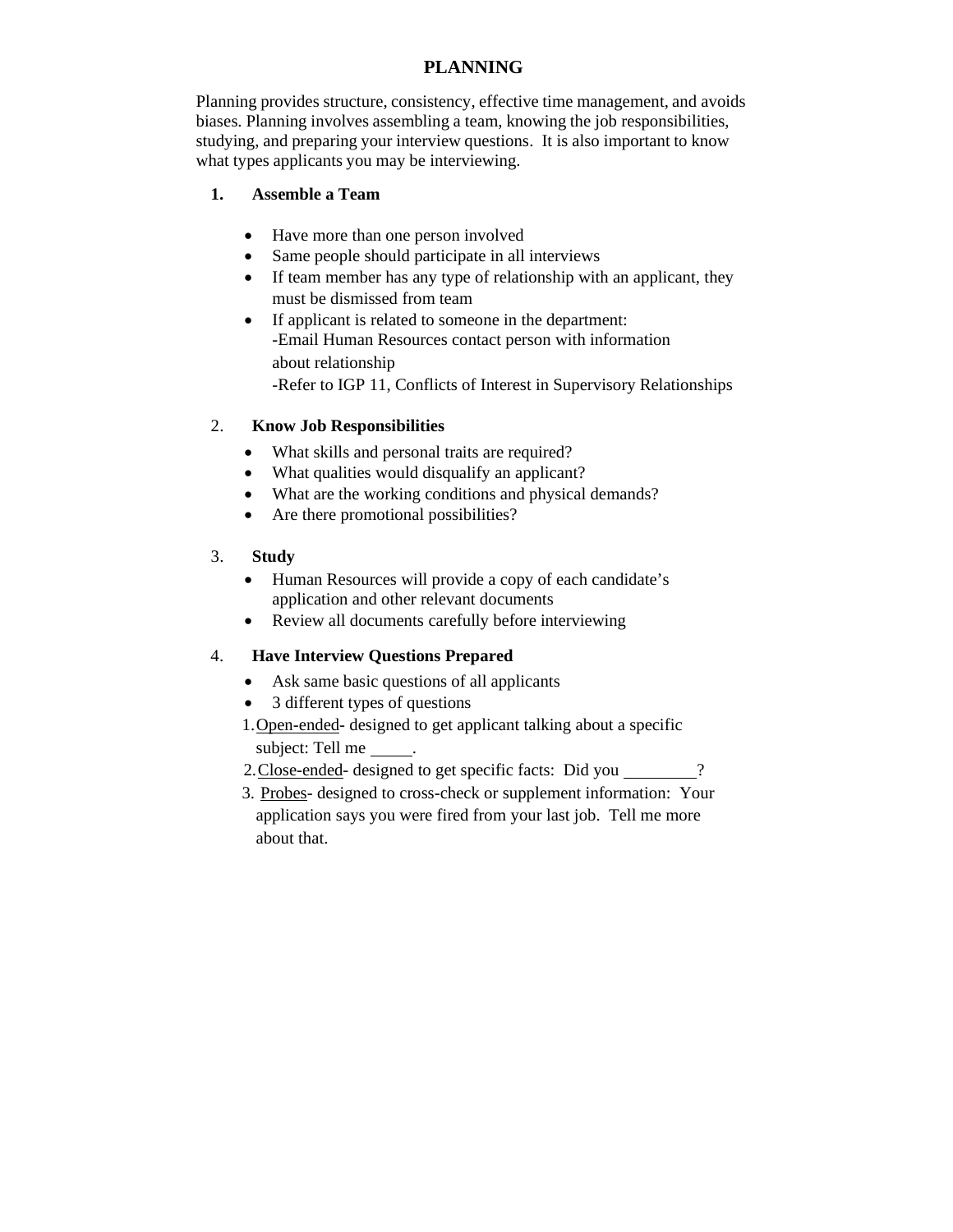# **SAMPLE QUESTIONS**



### **Work Experience**

- What can you contribute to this department?
- What were the most and least desirable aspects of your last job?
- What are your expectations?
- How has your work experience prepared you for this position?
- Why did you leave your last job?
- What were your major accomplishments at your previous job and how did you achieve them?
- What is your typical way of dealing with conflict on the job? Give me an example.
- Tell me about a specific situation when you prevented a problem before it occurred.
- Give me an example of how you contributed to an atmosphere of teamwork.
- Give me an example of a time when you set a goal and were able to meet or achieve it.
- Give me an example of how you motivate others on the job.
- Describe a time when you were faced with a stressful situation at work that demonstrated your coping skills.
- Tell me about a time when you were successfully able to deal with
- another person who was not easy to get along with.

## **Educational Experience**

- What education or special training do you have that might be helpful to this position?
- Have you considered further schooling of specialized training? Did you have any special achievements that relate to this job?
- How have your educational experiences prepared you for this position?
- Tell me about a time when you have too many things to do and you were required to prioritize your tasks.
- Did you participate in any extracurricular activities that would help prepare you or qualify you for this position?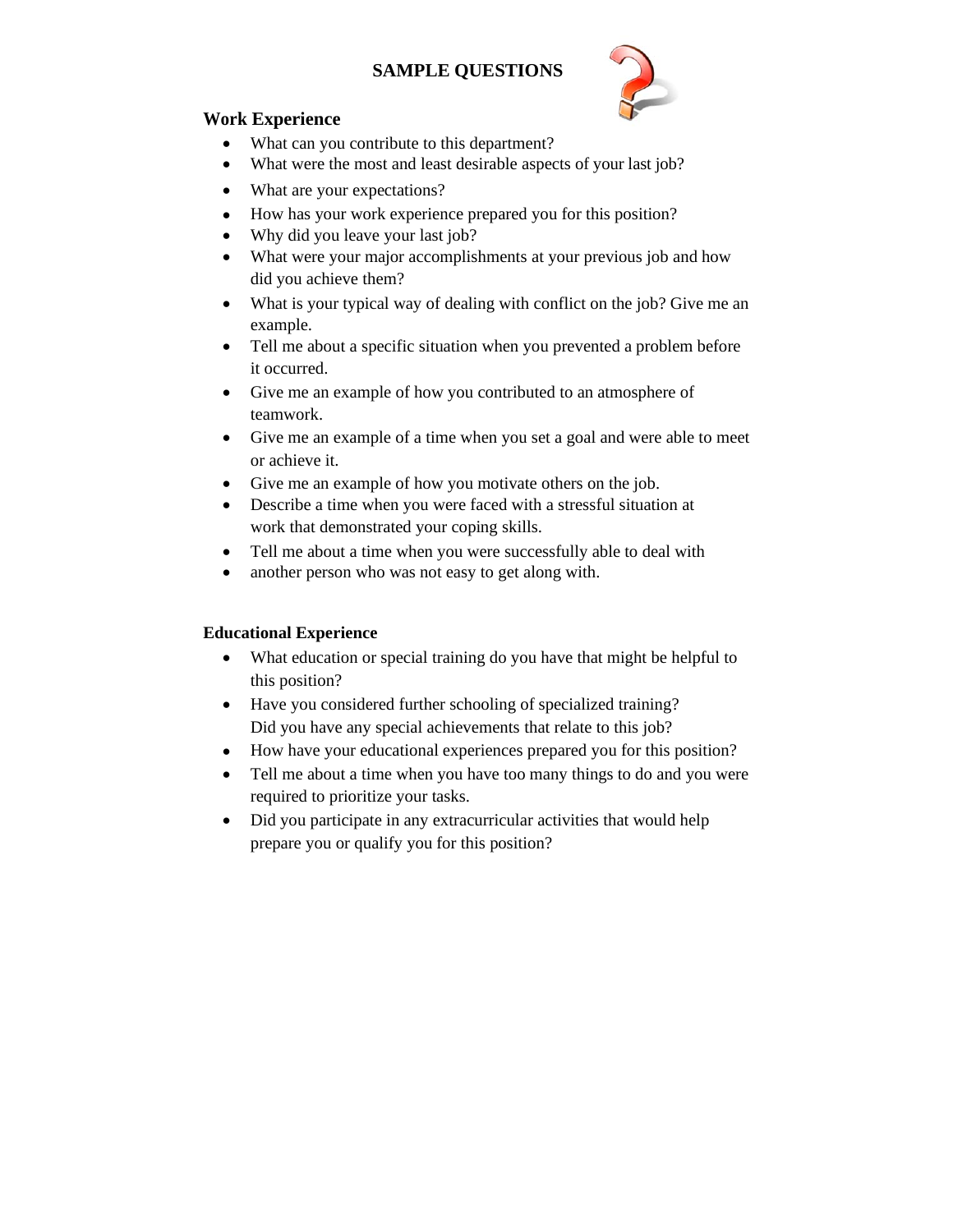#### **Attendance**

- How would you evaluate your attendance in your previous position?
- If your employer were contacted, how many absences will they indicate occurred during the last year?

#### **Non-work Experience Related to the Position**

- What skills do you possess in your personal time that would help you in
- your performance of this job?
- Do you speak any foreign languages that may help in your performance of this job?

#### **Other Employment Topics**

 Have you ever had to deal with an incompetent boss? How did you handle it?

What type of supervisor do you like to work for?

What are your biggest strengths and

weaknesses?

Have you ever been terminated involuntarily by a previous employer?

#### **Interest in Organization**

Why are you interested in our organization?

Why did you decide to apply for this particular position?

Do you have any questions about our department or the job?

#### **Illegal Questions**

There are many questions that are illegal to ask during an interview. Questions regarding personal information about age, race, religion, sexual orientation, family, marital status, criminal charges, financial stability, health, physical appearance, home and auto ownership, and non-work related activities are NOT appropriate to ask.

How old are you? What does your spouse do? How many children do you have? What is your race? Where do you go to church? Are you pregnant? What is your sexual preference? Do you own a home? Do you have any disabilities?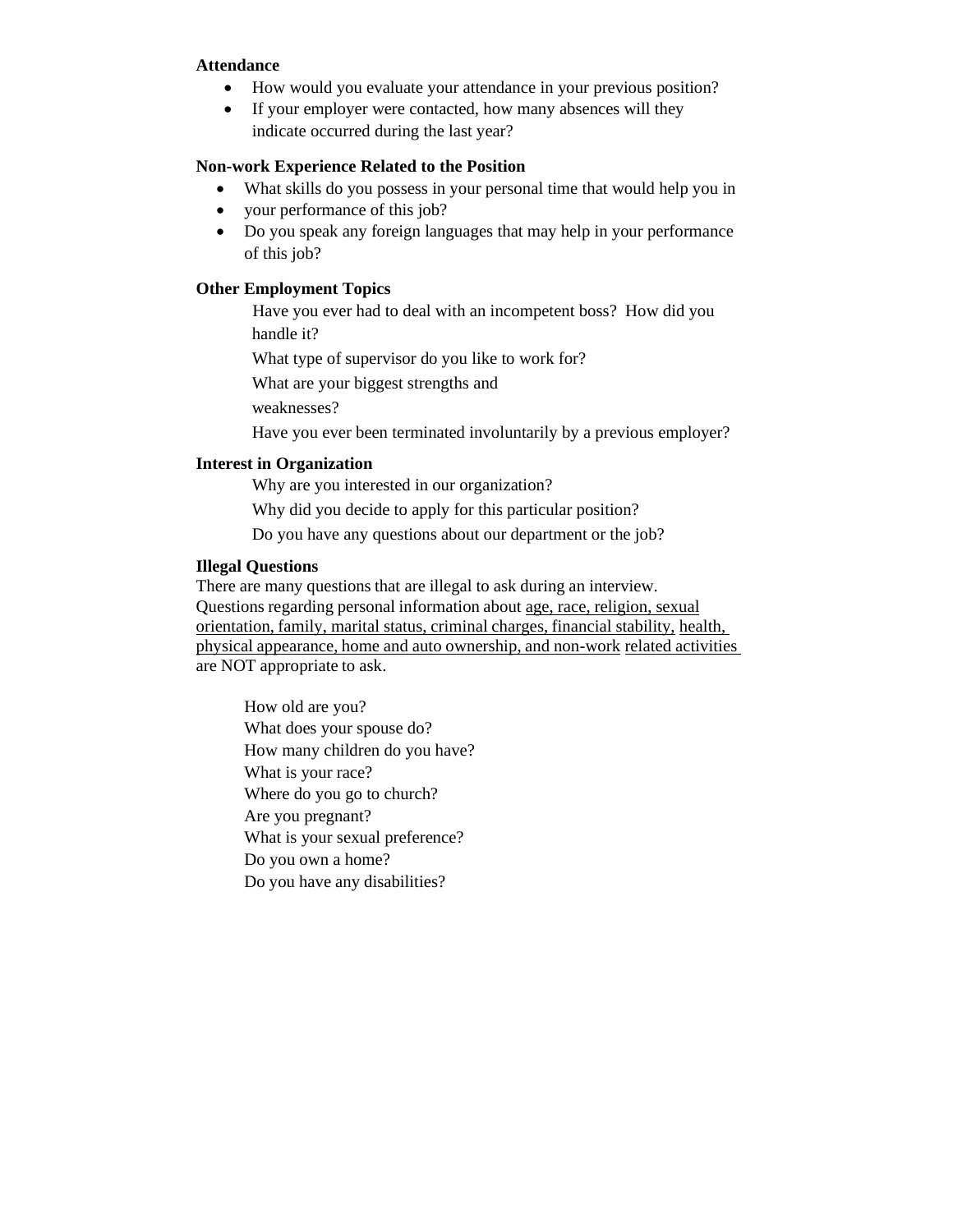**REMEMBER:** There are many questions other than the examples provided that may be appropriate to ask. Always avoid asking personal questions that are not related to the position. Be sure to ask all applicants the same basic questions.

## **DO NOT ASK THE QUESTION UNLESS IT IS RELEVANT TO THE POSITION**!

### **CONDUCTING THE INTERVIEW**

1. Set up the interview. Human Resources will contact candidates to schedule the interviews for you. After preparing your questions, you must provide Human Resources with an interview schedule including:

> Interview times Duration Length of lag time needed between interviews Location Names of interviewers

- 2. Introduce the applicant to all of the interviewers by name and position. Try to make the applicant feel at ease. Present information about the position, department, and how both fit into the organization.
- 3. Explain working hours, location of work, physical demands of the job, and any particular or unusual requirements. Let applicant know if there is a physical fitness exam or a drug screen required before beginning employment. Ask the applicant if he/she finds these conditions acceptable and can meet these demands.
- 4. If this is a Position of Trust, explain that the successful applicant will undergo a criminal background check before beginning employment.
- 5. Ask your questions and be sure to take notes on the applicant's qualifications.
- 6. If, during the interview, someone indicates that he/she is disabled, ask what accommodations may be necessary in order for that person to do the job. Contact Human Resources if this occurs.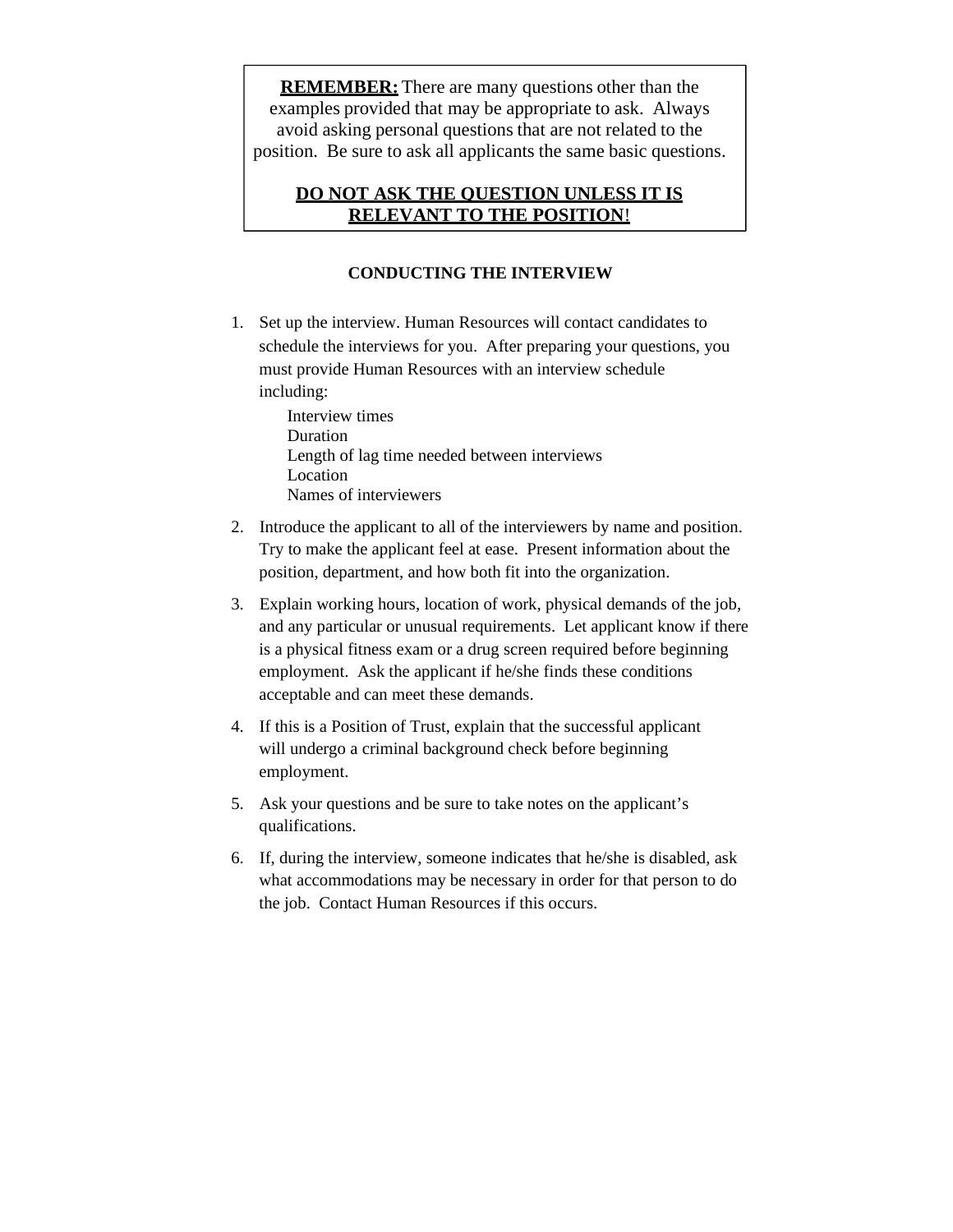# EASTERN ILLINOIS UNIVERSITY APPLICANT EVALUATION FORM

**Applicant's Name: Date:** 

**Position Applying For:** 

|                                       | Points<br>$1 - 5$ | Comments |
|---------------------------------------|-------------------|----------|
| <b>Related Experience</b>             |                   |          |
| <b>Related Education</b>              |                   |          |
| <b>Skills</b>                         |                   |          |
| Fit with Department<br>and University |                   |          |
| Other                                 |                   |          |
| <b>Overall Rating</b>                 |                   |          |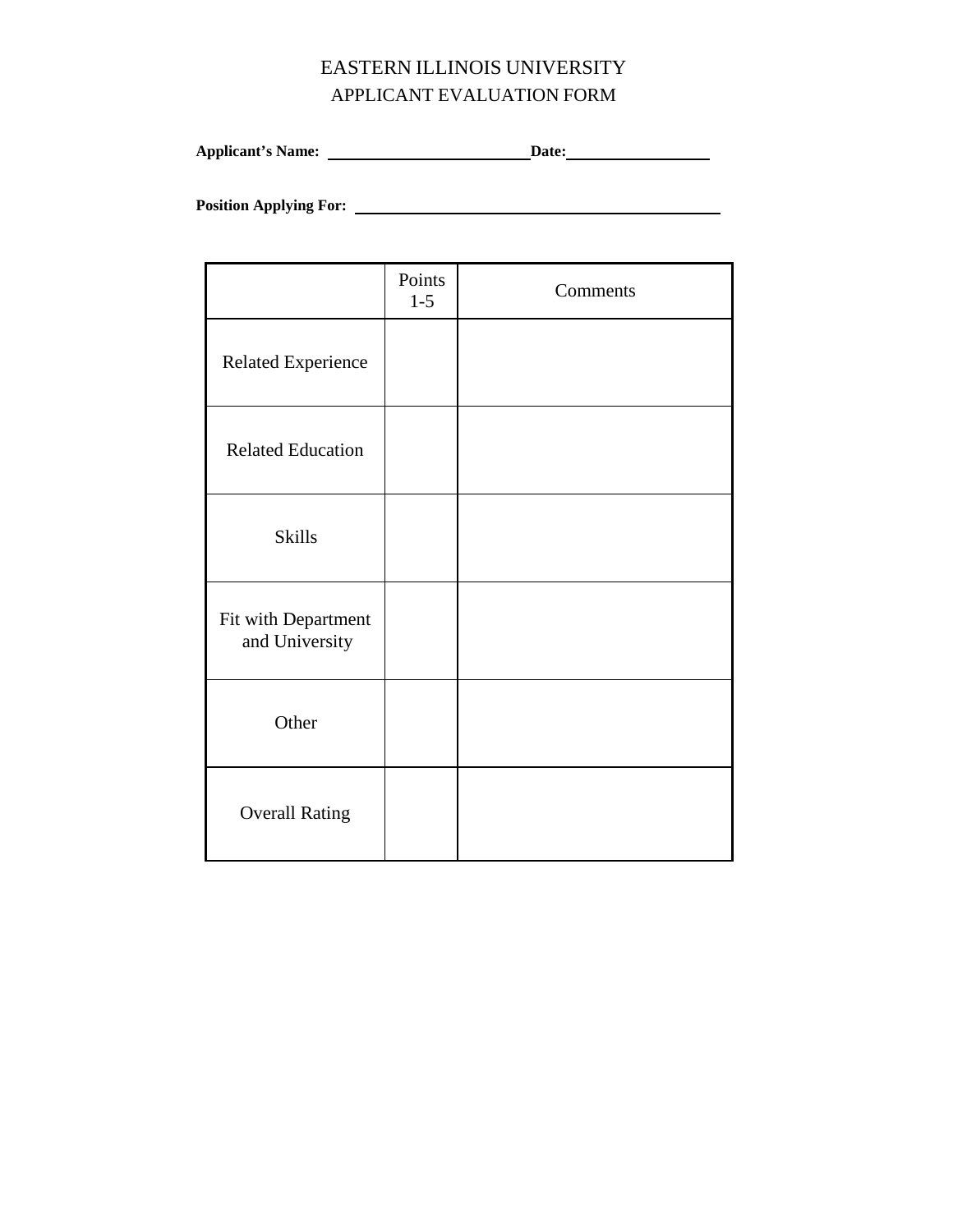# **CLOSING**

At the conclusion of the interview, thank the applicant for his/her time and interest. Let the applicant know when you expect to make your decision and that Human Resources will make the offer of employment and notify candidates that were not selected. Always ask the applicants two final questions:

- 1. Is there anything that we have not covered that you would like to know more about?
- 2. Are you interested in this position?

# **Applicant Types**

You may have several different categories of applicants in your interview.

- 1. The first type is reassignment. Employees may request to be considered for reassignment to a different position within their classification. When this happens, they will be contacted, and if they are interested in an interview with you, up to three reassignment individuals may be added to your list of applicants. If a reassignment person has already completed a probationary period in the class, they will not be required to complete another. If they have not completed their probationary period, they will complete whatever remains of their probation in their new position. If you select a reassignment, you are not required to interview other candidates on the register.
- 2. The second type is a current employee who is interested in a promotion within their promotional line, or a move to a new promotional line. Promotional applicants are listed in order of score and given higher priority on a register than are any applicants new to the promotional line (also called Original Entry). All other original entry applicants are ranked in order of score, regardless of whether they are a current employee or someone from outside the University.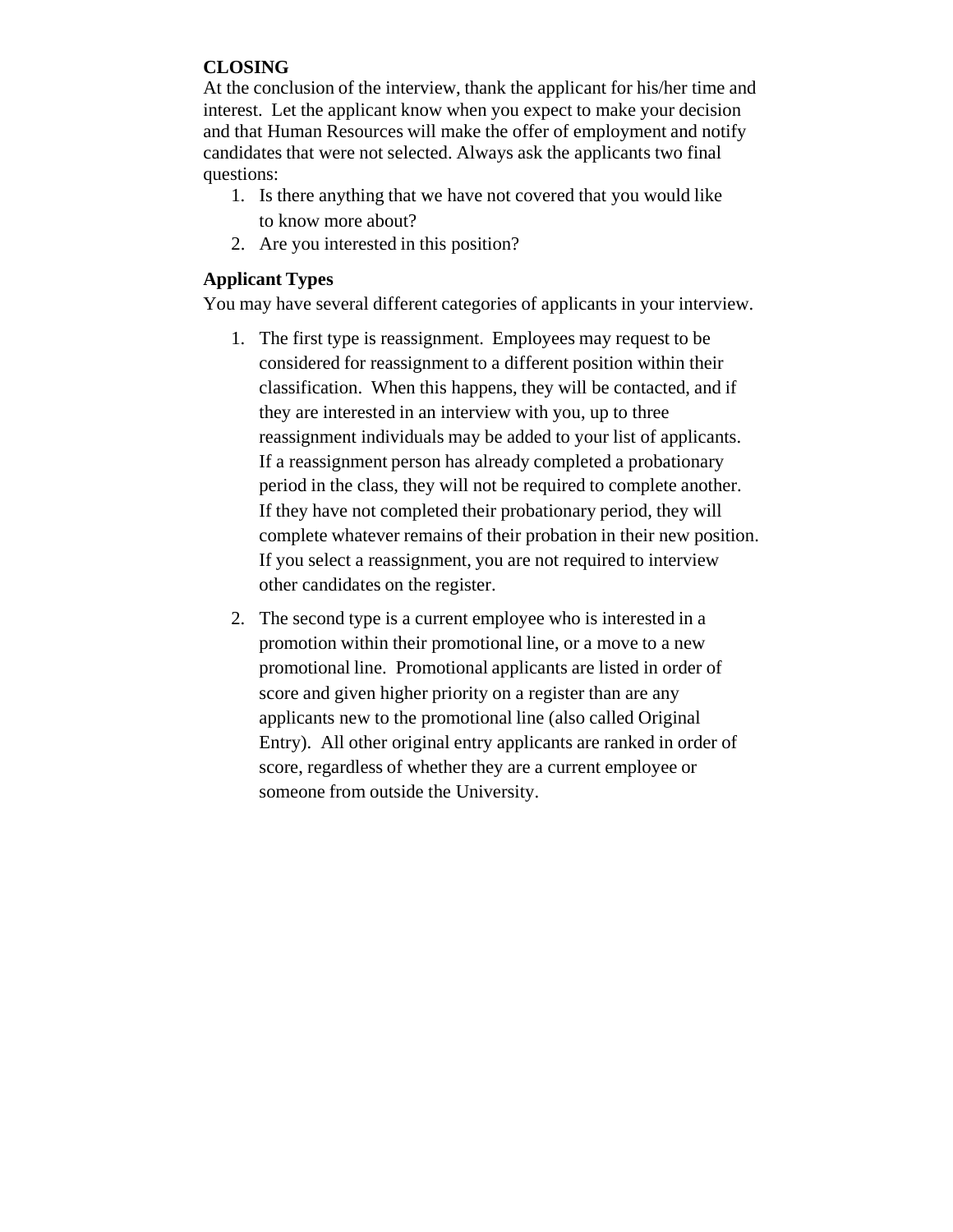## **FOLLOW UP**

- 1. Review the applicant immediately after the interview, making specific notes of what impressed and did not impress you.
- 2. Check references. Make sure the applicant has given permission to contact the applicant's current employer. This should be marked on the application but it is best to ask the applicant during the interview as well. All Telephone Reference Check Forms should remain with each candidate's application. The hiring department needs to complete and document **all** candidate employment background verifications. Human Resources will not check references.
- 3. After you have made your selection, return all applications, resumes, and reference check forms to the Department of Human Resources along with the completed Interview Data Sheet. In accordance with University policy and Board of Trustee Regulations, Human Resources will make the offer of employment for you.
- 4. Prepare the workplace for your new employee making sure all necessary resources are in place. Human Resources will schedule any necessary employment physicals or background checks. Use the New Supervisor Checklist for Civil Service Employees found in the "Forms" link on the Human Resources web site.

#### **Telephone Reference Check Form**

The interviewer is responsible for all reference checks. This form provides questions you should ask a candidate's current employer. Human Resources will not do reference checks. Remember to make sure the candidate has agreed to allow you to contact his/her employer.

## **Applicant Evaluation Form**

The form that follows is a sample form which you may use to help evaluate candidates. Taking notes about specific qualifications the applicant has and giving them a rating for how well he/she fits the job requirements will help in selecting the right candidate.